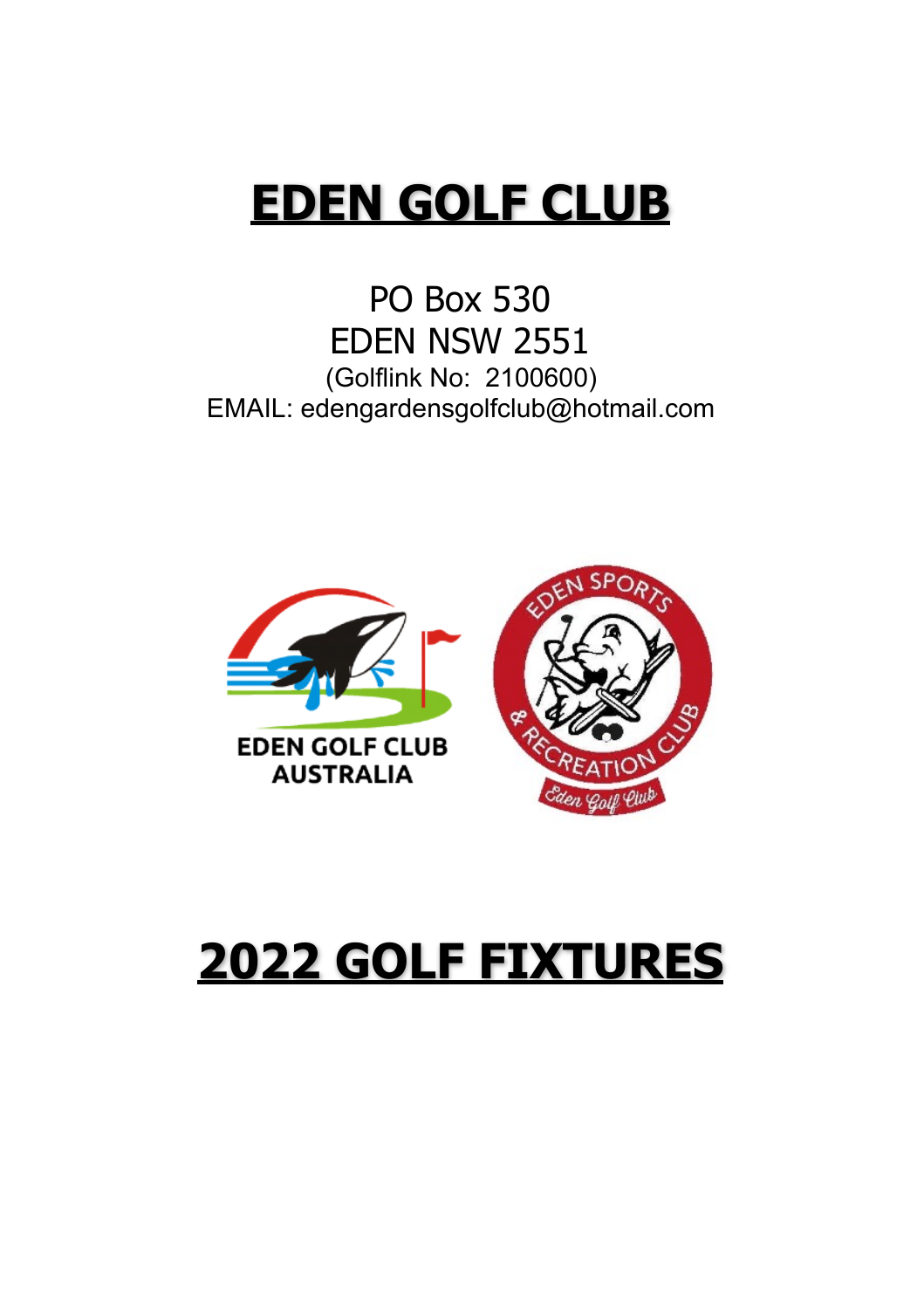#### **EDEN GOLF CLUB OFFICE BEARERS 2021/2022**

#### **PRESIDENT**

John Fletcher 0407830944

#### **VICE PRESIDENT**

Cecil Miller 2008 2409324304

#### **CAPTAIN/ HANDICAP MANAGER**

Mark Davidson 0417903055

#### **SECRETARY**

#### **TREASURER**

Barry Hughes 0448060818 **COMMITTEE** 

Graeme Cantrill **Cantrill** Cantrill **Graeme** Cantrill **Cantrill Cantrill Cantrill Cantrill Cantrill Cantrill Cantrill Cantrill Cantrill Cantrill Cantrill Cantrill Cantrill Cantrill Cantrill Ca** Ian Smith 0478802494 Harry Weatherman 2008509576

#### **EDEN GOLF SHOP** 0264961054

Edward Tamsett Sam Johnson

#### **EDEN GOLF TEE SPONSORS – 2022**

Robyn Skitt 0421170842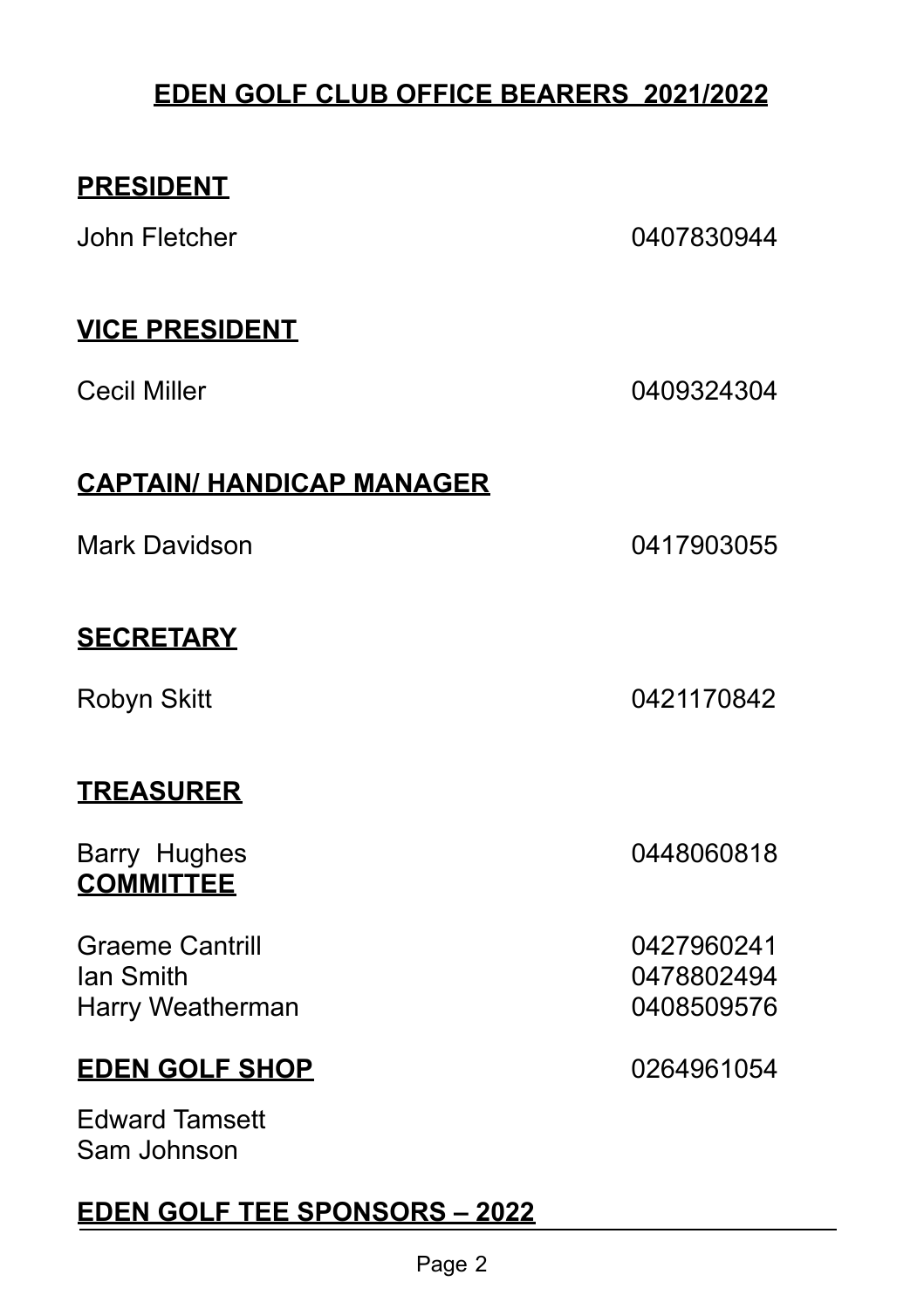- **1.** IN HOUSE REAL ESTATE/EDEN GAS & GEAR
- 2. SAPPHIRE PLASTER/FRASER MARINE
- 3. J MICHELIN & SON/PAINT PLACE & BEAUMONT TILES
- 4. DAD'S ARMY GOLF
- 5. SAPPHIRE ENGINEERING/TOP FUN/ROSWITHA'S DELI
- 6. GADGET'S EARTHMOVING/EDEN SILVER SCISSORS
- 7. CASEY MILLER/GOLF VIEW MOTEL
- 8 PAMBULA GLASS
- 9.
- 10. ARV CARAVANS/CHRIS WILSON REAL ESTATE/ EDEN NEWSAGENCY
- 11.
- 12. EDEN PRO SHOP
- 13. MITRE 10/IMB BANK
- 14. CAT-BALOU/EDEN REALTY
- 15. KOTHES/FOOD CO
- 16. CHENHALL PLUMBER/MERIMBULA JEWELLERS, ENGRAVING &TROPHIES
- 17. PENTARCH LOGISTICS/DISCOVERY PARKS
- 18. TYREPOWER EDEN/QUARANTINE BAY COTTAGES/ EDEN GATEWAY HOLIDAY PARK
- PRO SHOP: KSR AUTOMOTIVE/KINGS SMASH REPAIRS RON DOYLE MOTORS BMB GLASS/FOOD CO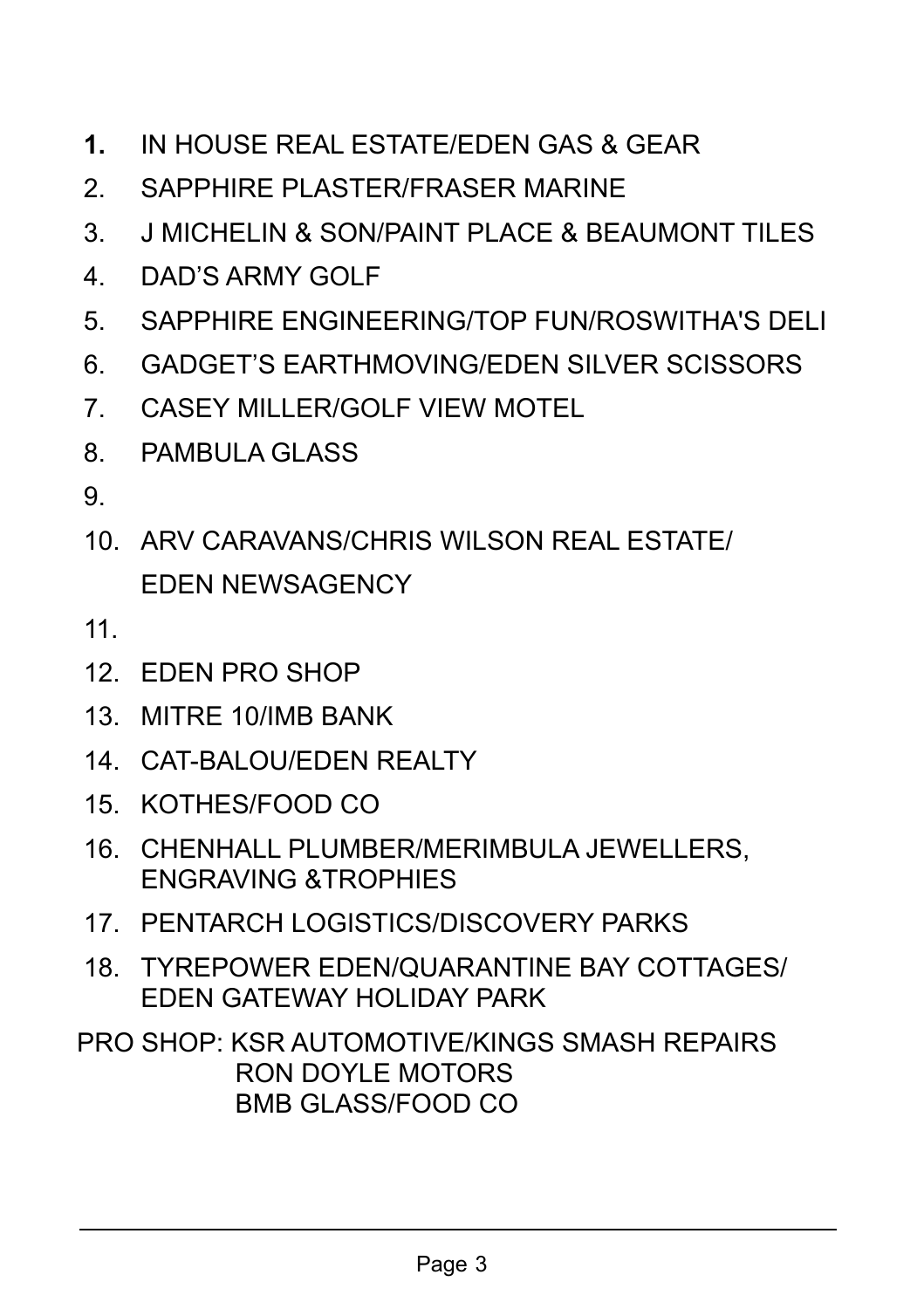#### **LADIES MAJOR TROPHIES - 2022**

#### CLUB TROPHIES:

ECLECTIC YEARLY CLUB MEDAL MOST IMPROVED PLAYER

CLUB CHAMPION Sponsored by Pam & Neville Taylor

CLUB CHAMPION - DIV 1 HANDICAP Sponsored by Southland Fish Supplies Pty Ltd

CLUB CHAMPION - DIV 2 SCRATCH & HANDICAP Sponsored by Eden Golf Club

CLUB CHAMPION - DIV 3 SCRATCH & HANDICAP Sponsored by Eden Golf Club

FOURSOMES CHAMPIONSHIP

Sponsored by EJ & WA Hansen Oysters

SINGLES MATCHPLAY FOURBALL MATCHPLAY Sponsored by Ros Haenig N/A YEARLY STABLEFORD YEARLY PAR Sponsored by Robyn Skitt Sponsored by Simply Irresistible YEARLY POINTSCORE Sponsored by Linen with Luv PUTTING CHIP-IN AWARD Sponsored by Janice Davidson Sponsored by Cathi Bowd GOLF NSW WOMENS MEDAL & WOMENS NSW BOWL Sponsored by Golf NSW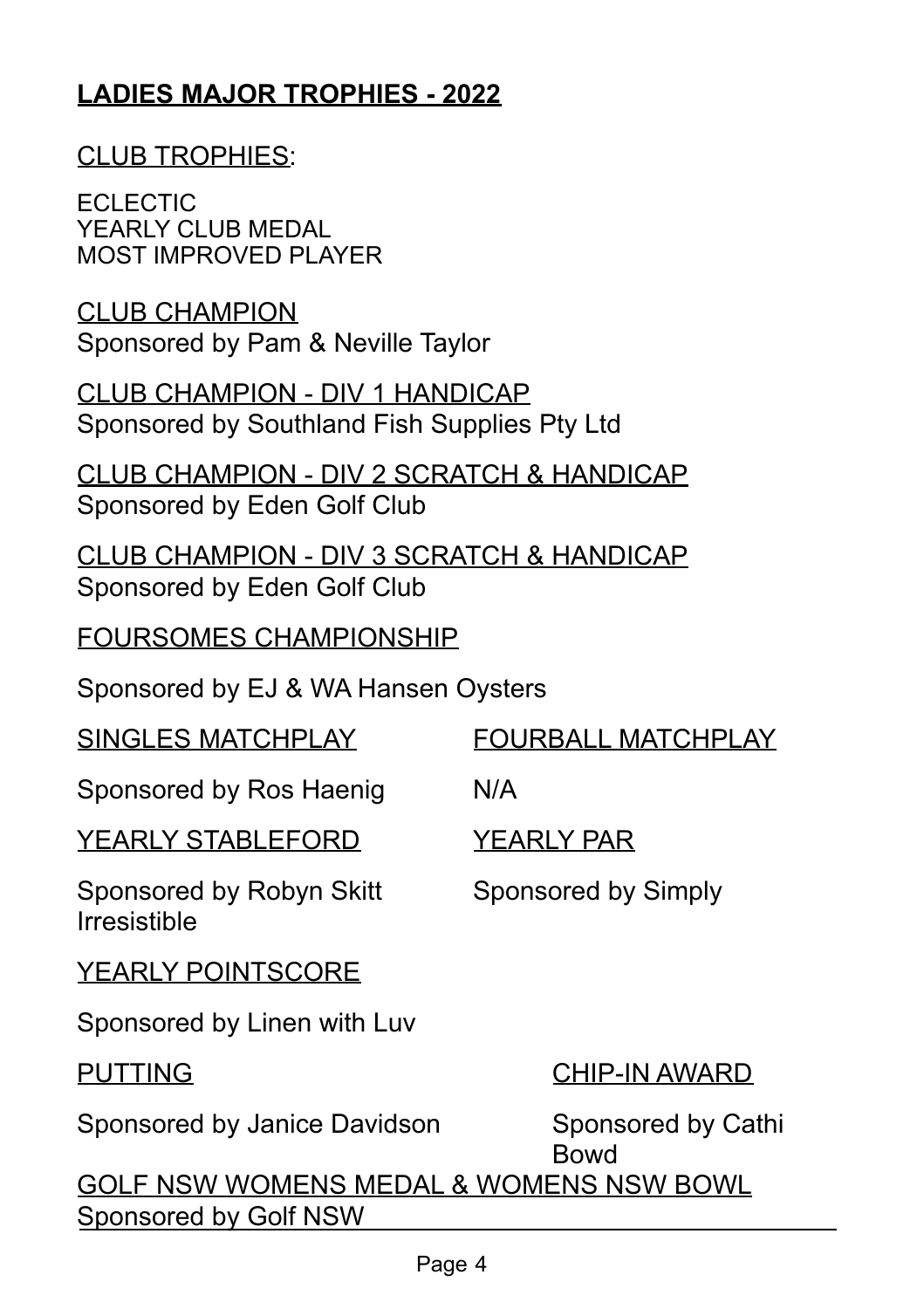#### **DECEMBER 2021 - JANUARY 2022**

Tuesday 14<sup>th</sup> Dec - Tuesday 4<sup>th</sup> Jan Stableford Medleys

Saturday 8th January Ladies Event: Stroke - Club Mens Event: Stroke Medal – M&J Davidson

Tuesday 11Jan – Saturday 29<sup>th</sup> Jan Stableford Medleys

Friday 28th January FSC Vets @ Eden (Mixed)

#### **FEBRUARY**

Tuesday 1ST February **- POINTSCORE COMMENCES** Ladies Event: 1st Yearly Stableford - Club

Saturday 5th February Ladies Event: 1st Monthly Medal – C Munday Mens Event: Stroke M/Medal – B Hughes

Tuesday 8th February Ladies Event: Stableford – O Russell

Saturday 12th February Mixed Event: 4BBB Stableford - G & V Sims

Sunday 13<sup>th</sup> February Mens Event: FSC District Champs -Narooma

Tuesday 15th February Ladies Event: Stableford (Yellow) - Club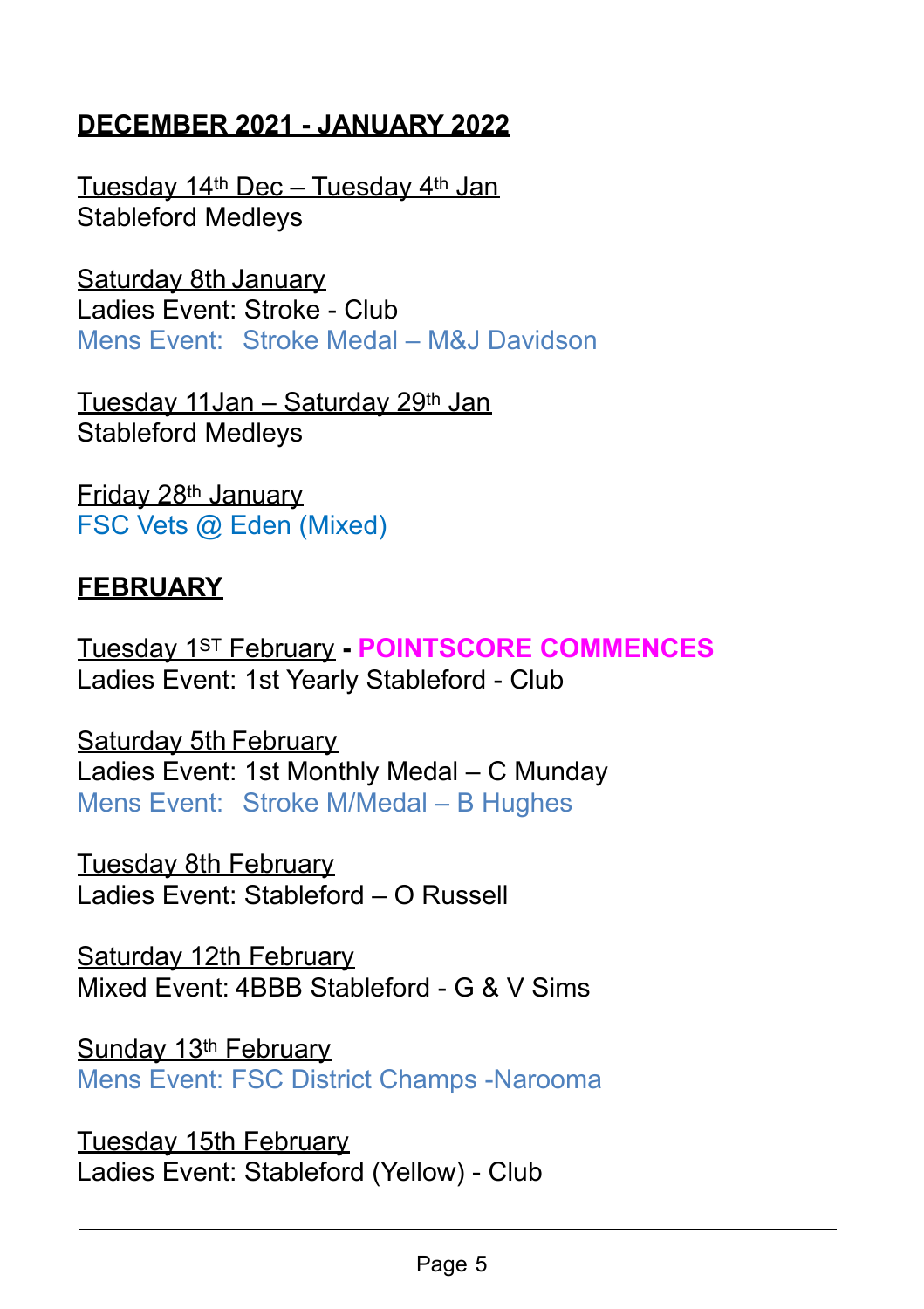Saturday 19th February Ladies Event: 1st Yearly Par – R Skitt Mens Event: Par

Sunday 20<sup>th</sup> February Mens Event: Pennant Eden vs Tathra @ Pam/Mer

Monday 21st February Bega Valley Seniors @ Tura Beach (Men)

Tuesday 22nd February Ladies Event: Stroke - Club

Friday 25th Febuary FSC Vets @ Tathra (Mixed)

Saturday 26th February Ladies Event: Stableford - Club Mens Event: Stableford

Sunday 27<sup>th</sup> February Mens Event: Pennant Eden vs Pam/Mer @ Bega

### **MARCH**

Tuesday 1st March Ladies Event: Stroke (Y) – C Bowd *Ladies Event: Tathra Open (Div 3/4)* 

Wednesday 2nd March *Ladies Event: Tathra Open (Div 1/2)* 

Saturday 5th March Ladies Event: Stableford - Club Mens Event: Stroke M/Medal – Bill Kruizinga Memorial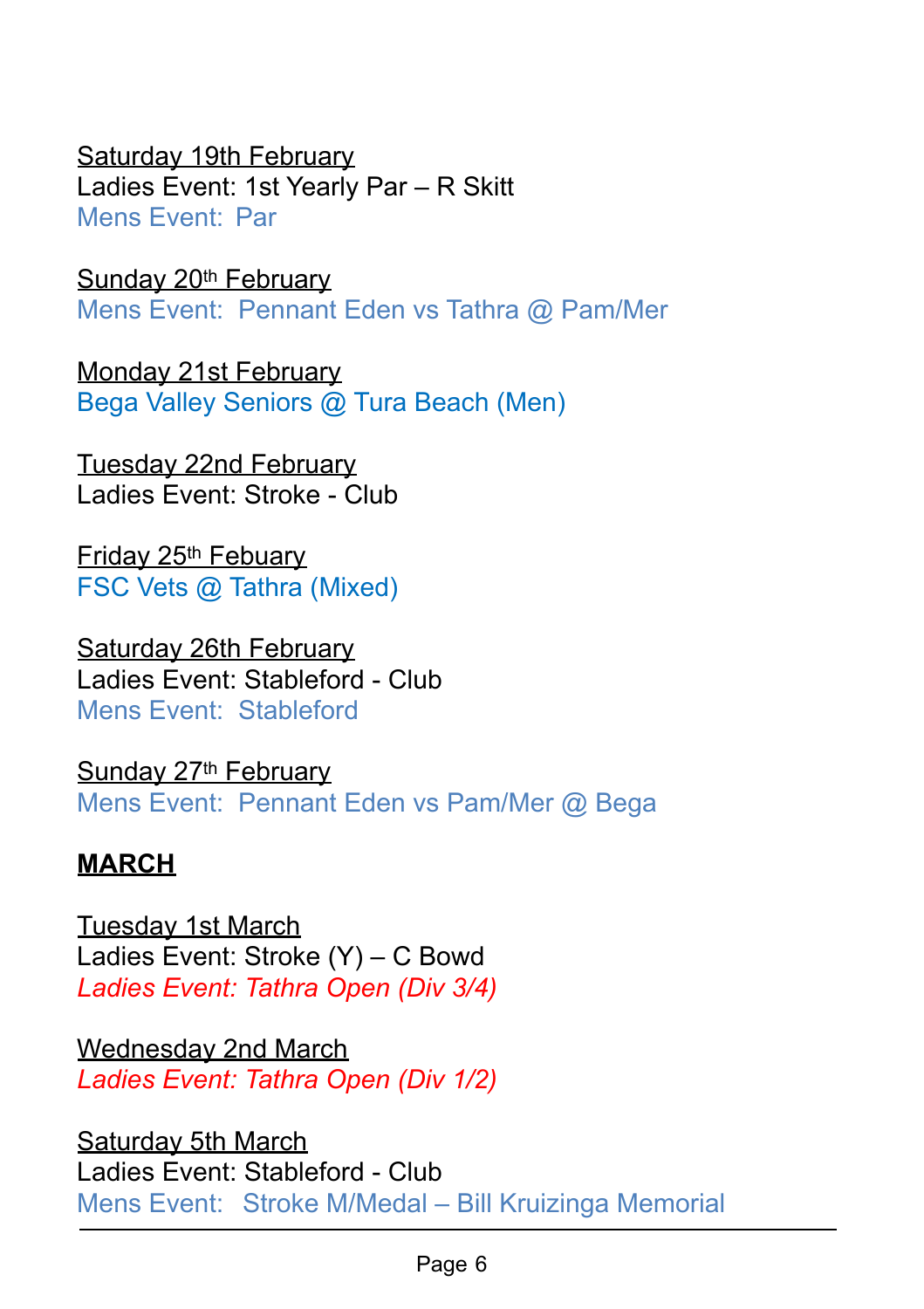Sunday 6<sup>th</sup> March Mens Event: Pennant Eden vs Tura @ Tathra

Tuesday 8th March Ladies Event: 2nd Monthly Medal – J & N Jarvis

Saturday 12th March Ladies Event: Stableford - Club Mens Event: Stableford

Sunday 13<sup>th</sup> March Mens Event: Pennant @ Eden (Eden Bye)

Tuesday 15th March Ladies Event: 2nd Yearly Par - J Bailey

Wednesday 16th - Friday 18th March *Ladies Event: FSC & TGA Championship @Catalina*

Saturday 19th March Ladies Event: 2nd Yearly Stableford – P Takanen Mens Event: Stableford – Pickles Fishing & Outdoor

Sunday 20th March Mens Event: Pennant Eden vs Bega @ Tura Beach

Monday 21st March Bega Valley Seniors @ Eden (Men)

Tuesday 22nd March Ladies Event: Stableford - Club

Friday 25th March FSC Vets @ Bermagui (Mixed)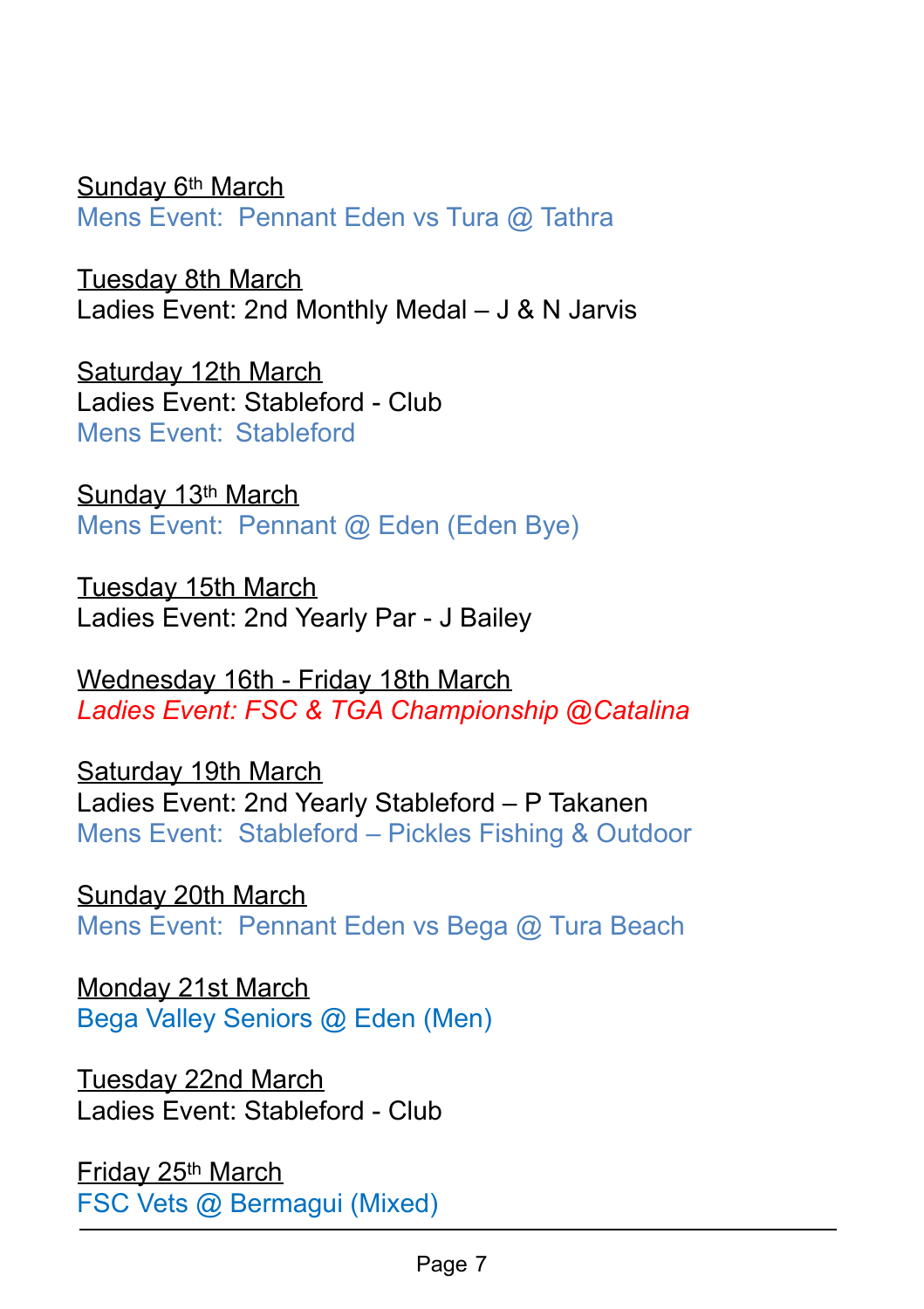Saturday 26th March Ladies Event: Stableford (Yellow) – W Farrell Mens Event: Stableford Sunday 27th March Mens Event: Pennant Semi Final @ TBA

Tuesday 29th March Ladies Event: Stableford - Club

#### **APRIL**

Saturday 2nd April Ladies Event: 3rd Monthly Medal – M Rankin Mens Event: Stableford

Sunday 3rd April Mens Event: Pennant Final @ Moruya

Tuesday 5th April Ladies Event: 3rd Yearly Stableford - S Huff

Saturday 9th April Ladies Event: 3rd Yearly Par – A Wilcox Mens Event: Stroke M/Medal – Pizza Holic

*Sat 9th & Sun 10th April Ladies Event: Cooma Open* 

Monday 11th April Bega Valley Seniors @ Pambula/Merimbula (Men)

Tuesday 12th April Ladies Event: Stroke - Mabel McKenzie Brooch – S Nicholls

Saturday 16th April (Easter) Ladies Event: Stableford - Club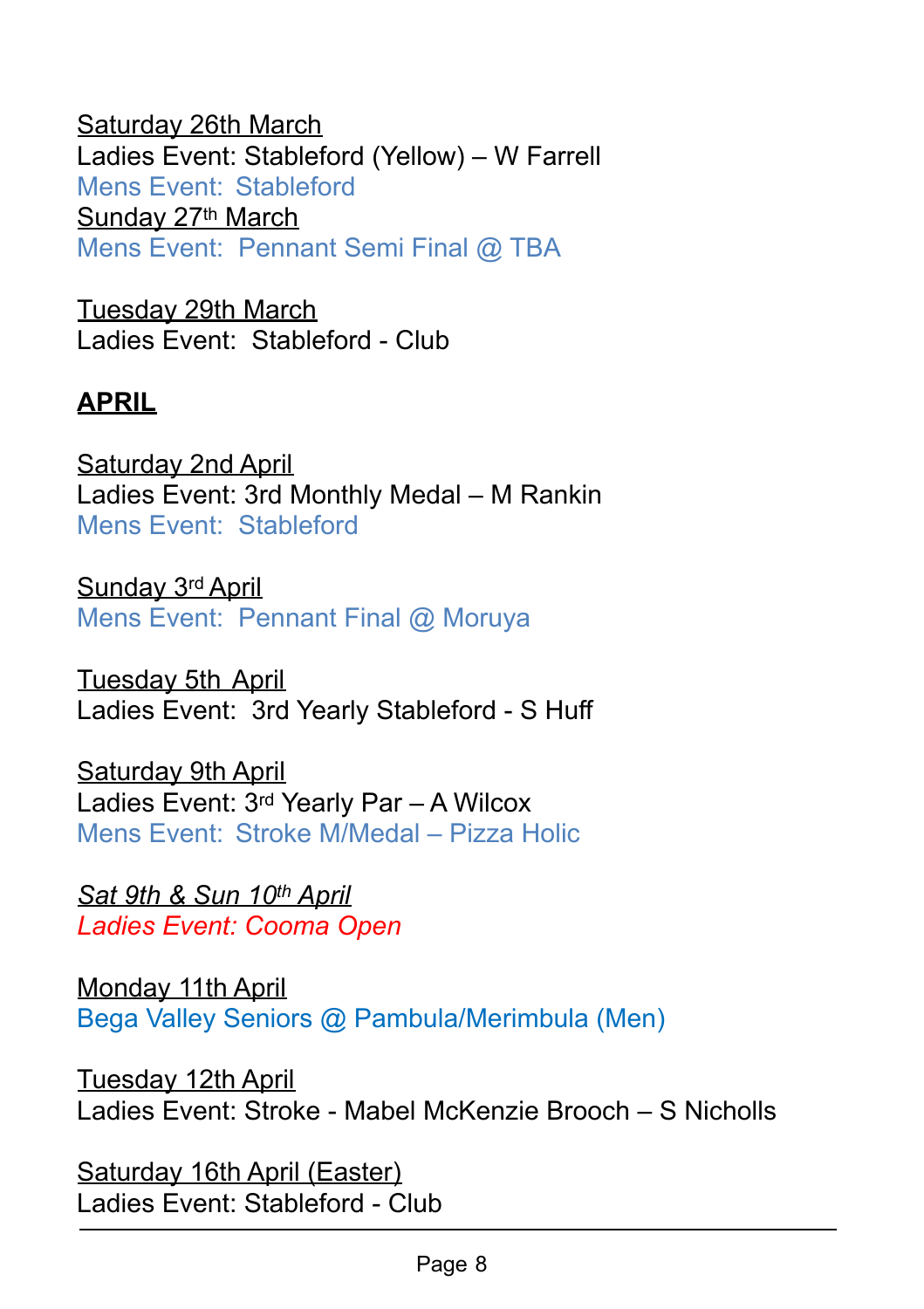Mens Event: Stableford

Tuesday 19th April Ladies Event: Stableford - Club

Saturday 23rd April (Anzac Day Weekend) Ladies Event: Stableford (Yellow) - Club Mens Event: Stableford (White)

Tuesday 26th April Ladies Event: Par - Club *Ladies Event: Tuross Head Open*

Friday 29th April FSC Vets @ Pambula/Merimbula (Mixed)

Saturday 30<sup>th</sup> April Mixed Event: 4BBB Stableford (W/Y) - G & P Inwood

### **MAY**

Sunday 1st May Turassic Classic @ Eden (Mixed)

Monday 2nd - Wednesday 4th May *Ladies Event: Mollymook Open* 

Tuesday 3rd May Ladies Event: Stableford - Club

Wednesday 4th May *Event: INTERCLUB: Eden vs Bega/Mallacoota @ Eden*  Sponsor: Eden Gas & Gear

Thursday 5th May Turassic Classic @ Eden (Mixed)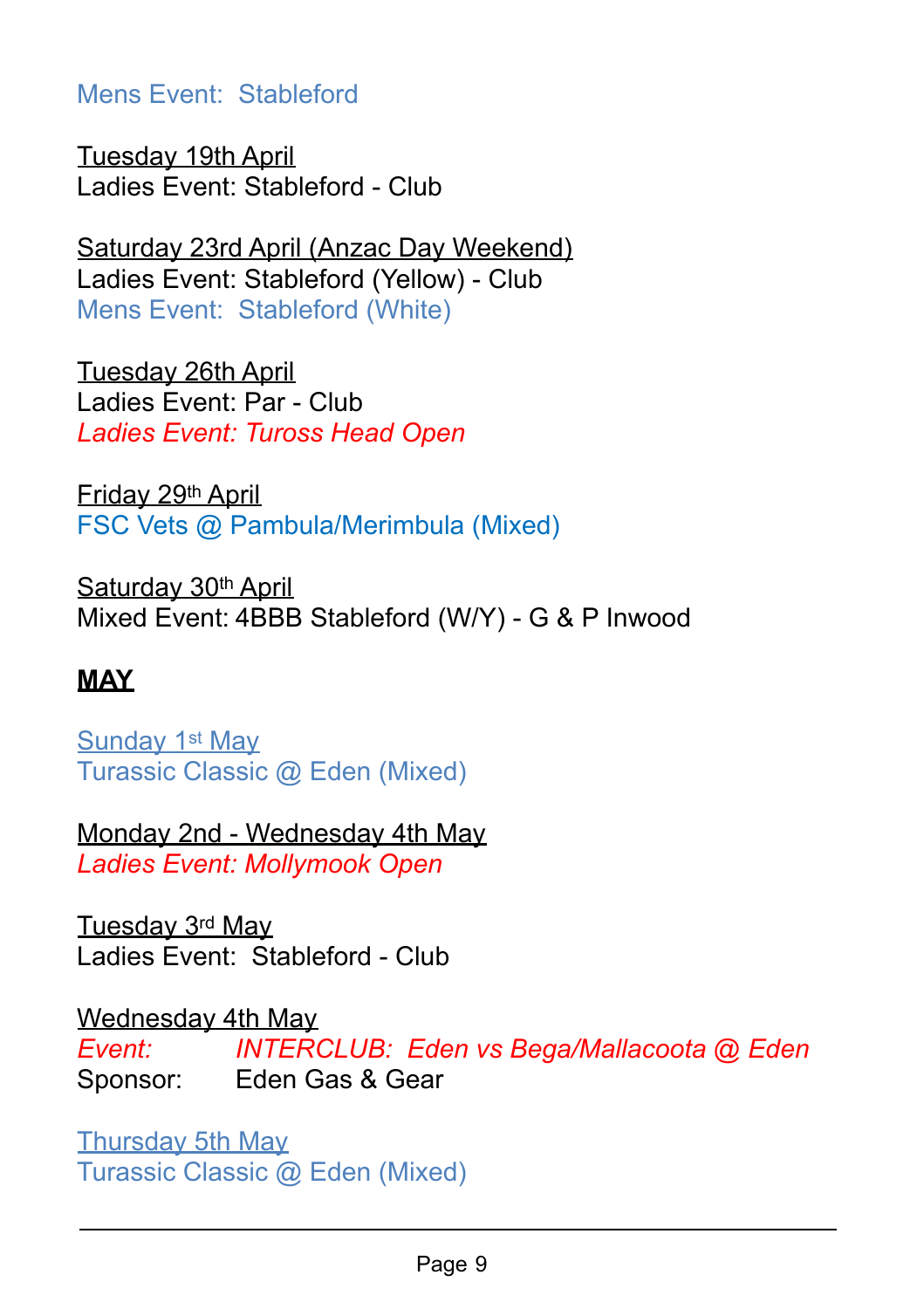Saturday 7th May Ladies Event: Stroke FSC & TGA Medal – L Walker Mens Event: Stroke M/Medal – K Perriman

Tuesday 10th May Ladies Event*:* 4th Monthly Medal – The Selection Saturday 14th May Ladies Event: Par - Club Mens Event: Stableford *Ladies Event: Bombala Open* 

Sunday 15th May Mens Event: Bombala Open

Monday 16th May Bega Valley Seniors @ Bega (Men)

Tuesday 17th May Ladies Event: Stableford - Club

Saturday 21st May Ladies Event: 4thYearly Stableford – Oceans: Renew Mens Event: Stroke (White)

Tuesday 24th May Ladies Event: Par - Club

Wednesday 25th May *Ladies Event: INTERCLUB: Eden vs Tura Beach/PM @ Eden*  Sponsor: Club

Friday 27th May FSC Vets @ Bega (Mixed)

Saturday 28<sup>th</sup> May Mixed Event: 4 Person Ambrose Sponsor: G Cantrill/N Hall/S Thornton/J Fletcher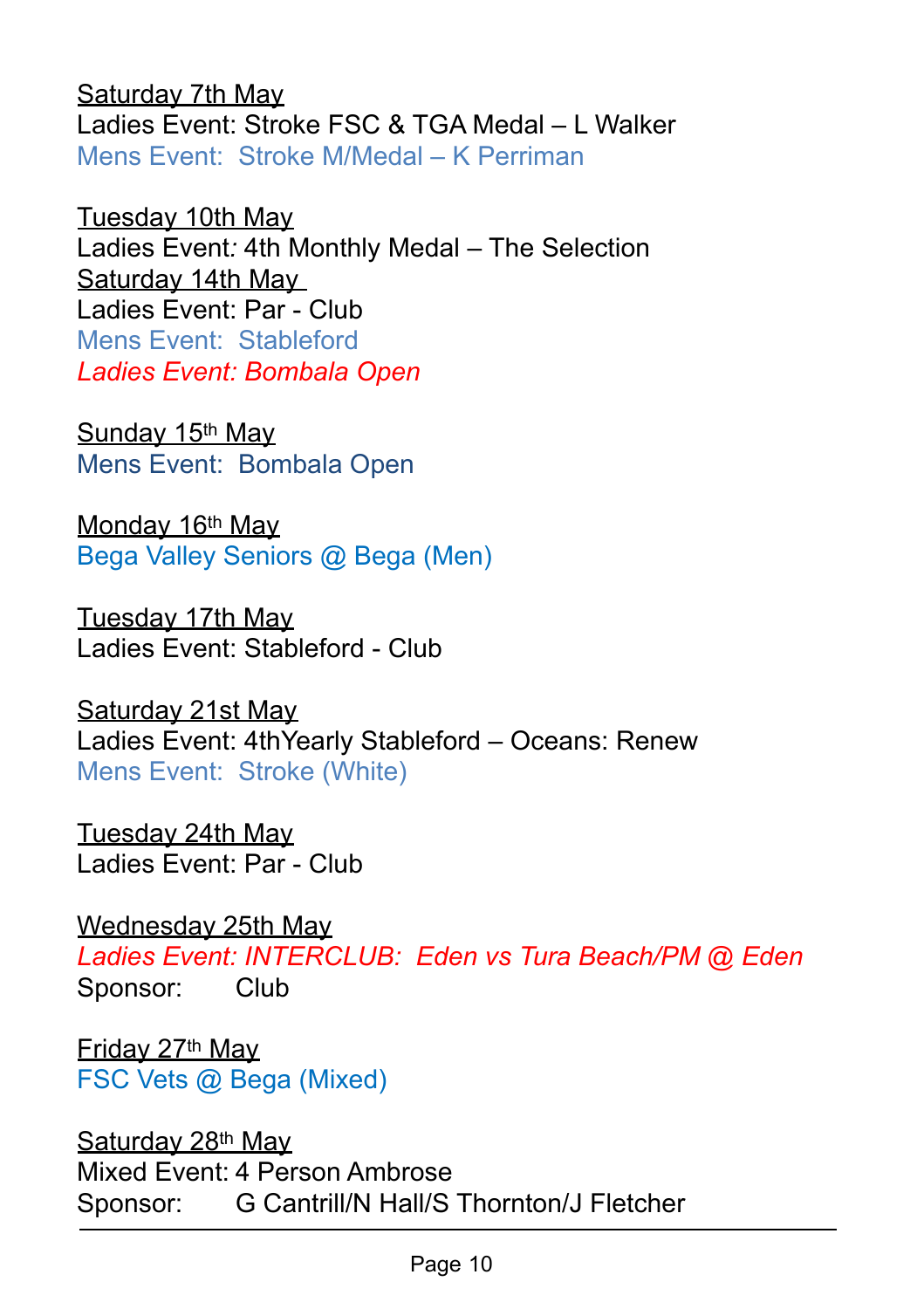Sunday 29<sup>th</sup> & Monday 30<sup>tht</sup> May *Ladies Event: Narooma Triple Course Open*

Tuesday 31st May Ladies Event: Stableford - Club

#### **JUNE**

Saturday 4th June Ladies Event: 5th Monthly Medal – V Sims Mens Event: Stroke M/Medal

Tuesday 7th June **NOMINATIONS FOR MATCHPLAY CLOSE**  Ladies Event*:* Stroke Vets Country Champs – R Ventry

Saturday 11th June (Queen's B'Day) Ladies Event: Stableford (Yellow) - Club Mens Event: Stableford (White)

Tuesday 14<sup>th</sup> June Ladies Event: Stableford - Club

Saturday 18th June Mixed Event: Keno 2 Person Ambrose – G & C Cantrill

Sunday 19th to Friday 24th June *Ace of Clubs (Mixed)* 

Monday 20th June Bega Valley Seniors @ Tathra (Men)

Tuesday 21st June Ladies Event: 5th Yearly Stableford – Eden Pro Shop

Friday 24th June FSC Vets @ Tuross Head (Mixed)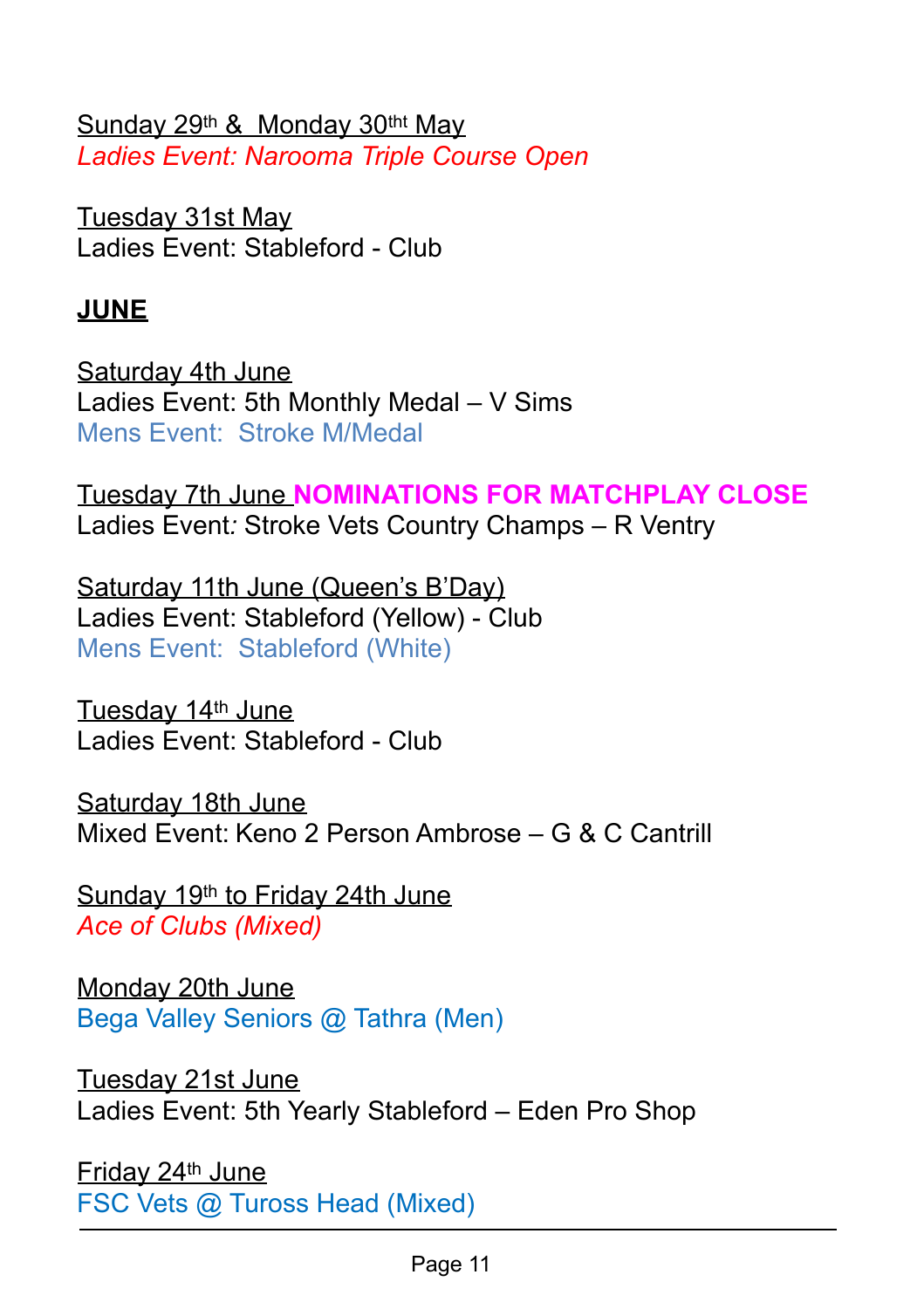Saturday 25th June Ladies Event: Stableford - Club Mens Event: Par

Tuesday 28th June Ladies Event*:* 6th Monthly Medal -Y Van Der Merwe

Wednesday 29th June *Ladies Event: INTERCLUB: Eden vs P/M & Tura Beach @ T/B* 

#### **JULY**

Saturday 2nd July Ladies Event: Stroke – Erica Hansen Mens Event: Stroke M/Medal – Dad's Army

Saturday 2nd & Sunday 3rdJuly *Ladies Event: Pambula/Merimbula Open & Bowl* 

Tuesday 5<sup>th</sup> July Ladies Event: Stableford (Yellow) – K Cohen Nutrimetics

Saturday 9th July Ladies Event: Stableford - Club Mens Event: Stableford

Tuesday 12th July Ladies Event: 4th Yearly Par Sponsor: Eden Carpet Steam Cleaning-Greg & Leanne Clark

Saturday 16th July Ladies Event: Women's NSW Bowl - 4BBB S/F (Nominate play) Sponsor: WH Family Partnership (L Walker) Mens Event: 4BBB Aggregate

Monday 18<sup>th</sup> July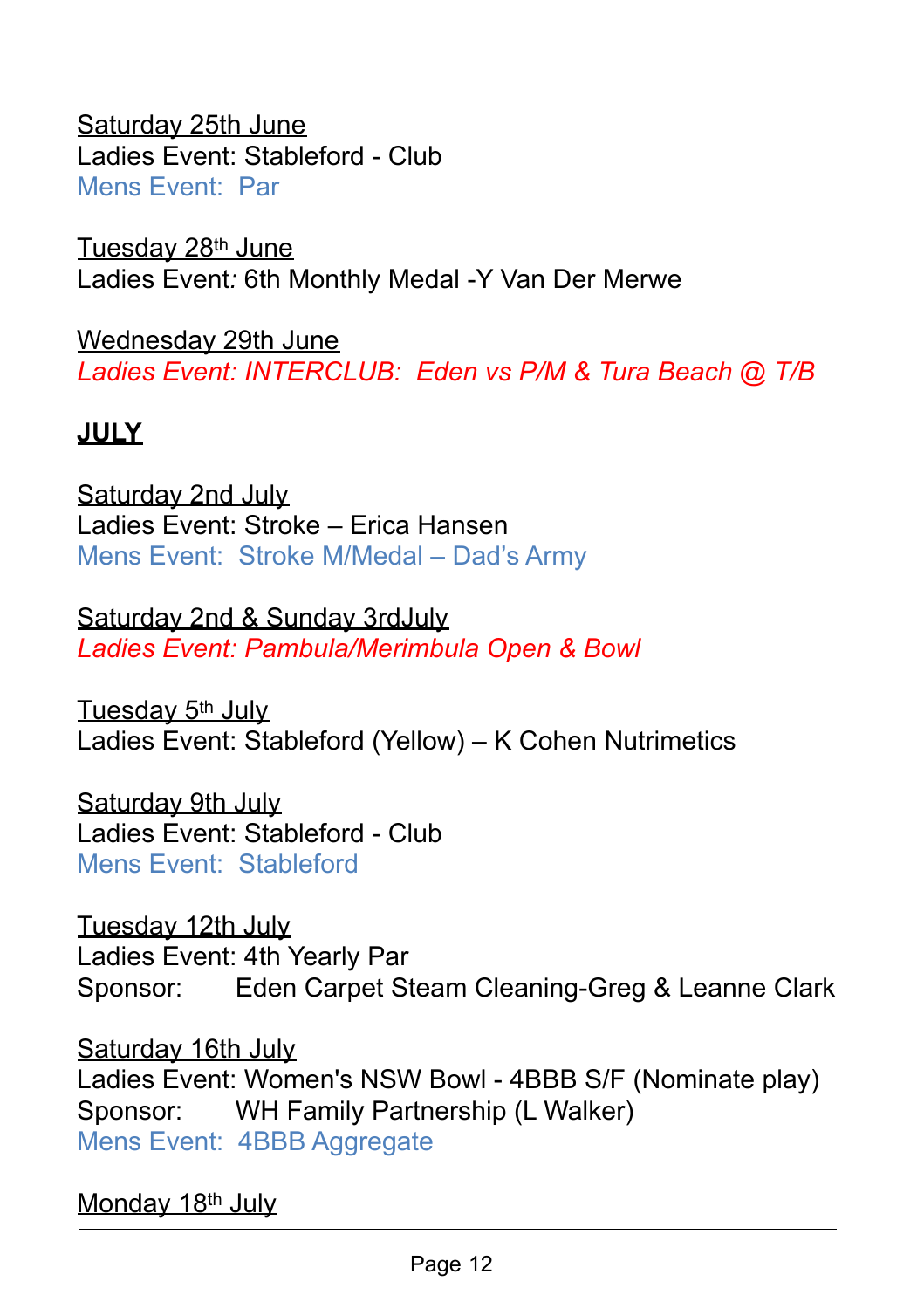Bega Valley Seniors @ Eden (Men)

Tuesday 19th July Ladies Event: Stableford - Norm & Ivy Joiner Trophy

Saturday 23rd July Ladies Event: 5th Yearly Par - Club Mens Event: Stroke (White)

Tuesday 26th July Ladies Event: Stroke – Club

Thursday 28th July Event: FSC Veterans Week of Golf (Mixed)

Friday 29th July FSC Vets @ Moruya (Mixed)

Saturday 30th July Ladies Event: 6th Yearly Stableford - Club Mens Event: Stableford

#### **AUGUST**

Tuesday 2nd August Ladies Event: Stableford (Yellow) – Club

Friday 5th August *Event: FSCDGA Directors' Day @ Bermagui*

Saturday 6th August Ladies Event: 7th Monthly Medal - Judy English *Mens Event:* Stroke M/Medal – M & J Sheppard

Saturday 6th & Sunday 7th August *Ladies Event: Bega Open*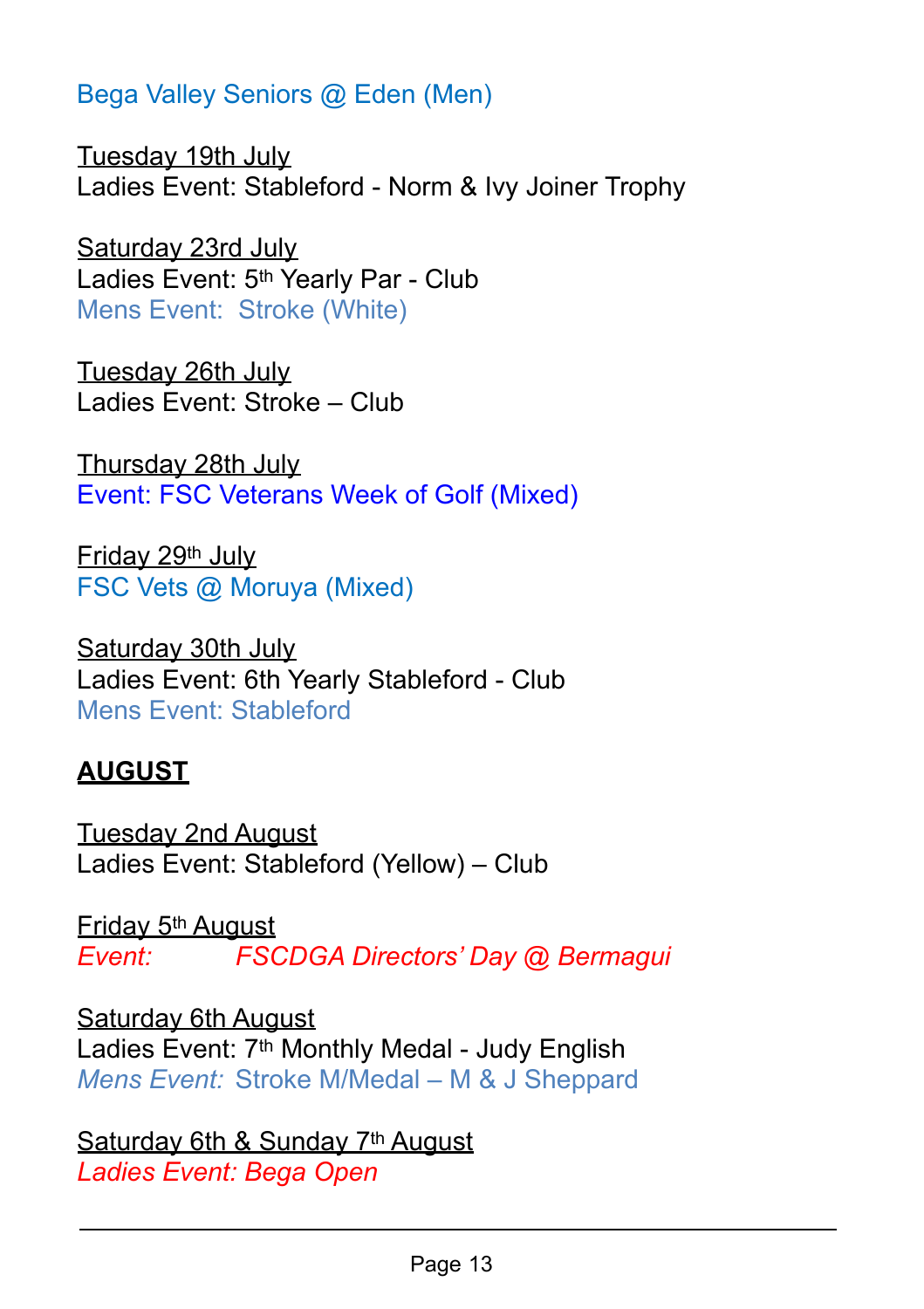Tuesday 9th August Ladies Event:  $7<sup>th</sup>$  Yearly Stableford – P Fethers

Thursday 11th August

*Ladies Event: INTERCLUB: Eden vs P/M & Tura Beach @ P/M* 

Saturday 13th August Event: 2 Ball Shootout Mixed Sponsor: Chris Waddell Memorial

Saturday 13th & Sunday 14th August *Ladies Event: Moruya Open*

Monday 15<sup>th</sup> August Bega Valley Seniors @ Pambula/ Merimbula (Men)

Tuesday 16th August Ladies Event: 6th Yearly Par - G & S Kelly

Wednesday 17th August *Ladies Event: INTERCLUB: Eden vs Mallacoota @ Mallacoota* 

Saturday 20th August Ladies Event: Stableford – Mens Event: Stableford

Sunday 21st August *Mixed Event: Foursomes Championships* 

Tuesday 23rd August Ladies Event: 7th Yearly Stableford - N Jarvis

Friday 26th August FSC Vets @ Narooma (Mixed)

Saturday 27th August Ladies Event: 2 Person Ambrose (Yellow) - R Skitt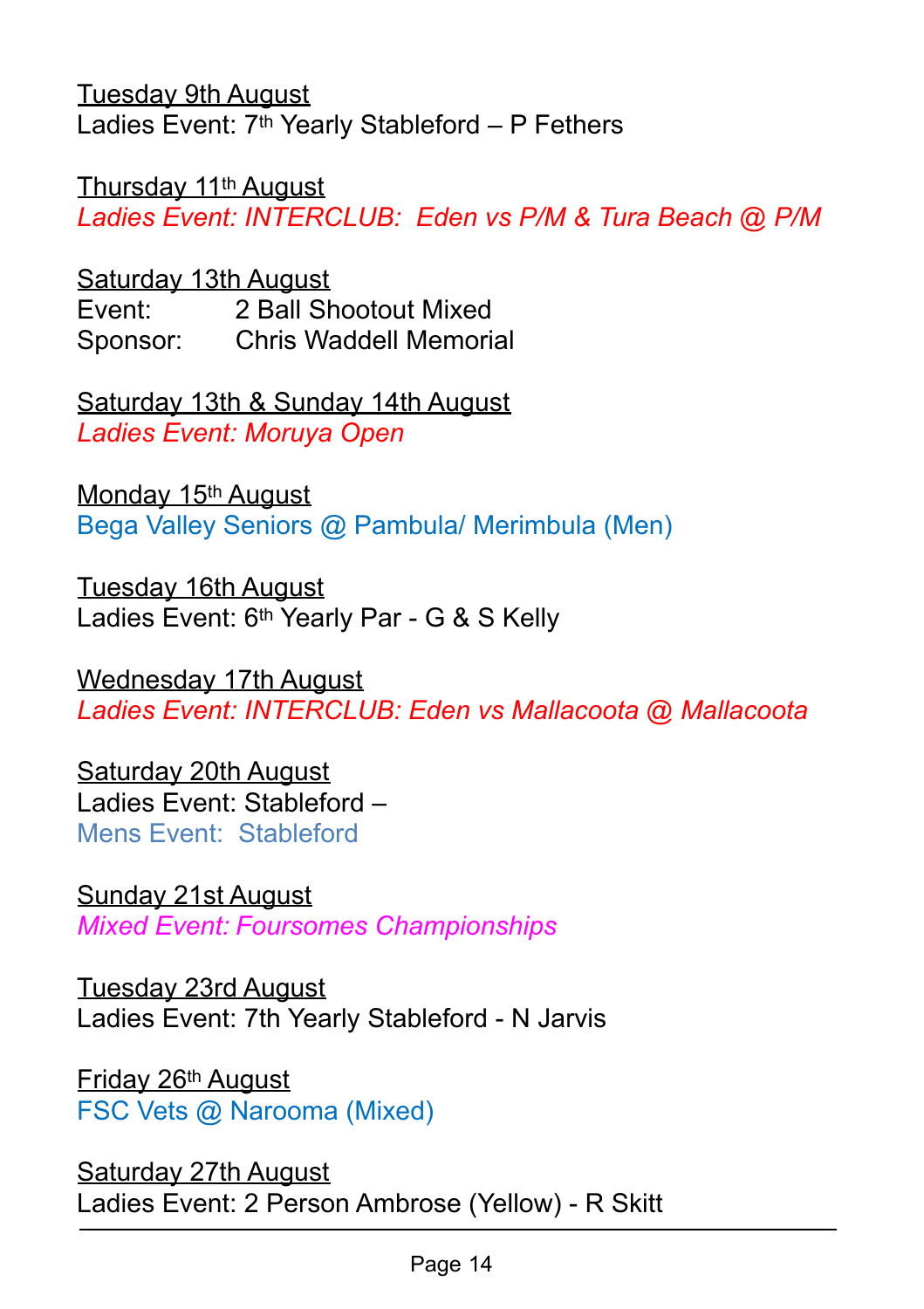#### Mens Event: Irish Fourball

Tuesday 30th August Ladies Event: 8th Monthly Medal – J Campbell

#### **SEPTEMBER**

Saturday 3rd September Ladies Event: Stableford - Club Mens Event: Stroke M/Medal

Tuesday 6th September No Ladies Event

Wednesday 7th September Event: Eden Ladies Open and Salver Pink Day Sponsors: Eden Sports & Recreation Club Eden Pharmacy/Port Authority NSW/Hair Rock Scissors

Saturday 10th September *Ladies Event: 1st Round Club Championships*  Sponsor: Janice Davidson Mens Event: M/Medal/1st Rd Championships Sponsor: Sapphire Plaster

Saturday 10th & Sunday 11th September *Ladies Event: Bermagui Ladies Open*

Sunday 11th September Mens Event: 2nd Rd Championships – Brad Gordon

Tuesday 13th September *Ladies Event: 2nd Round Club Championships*  Sponsor: Kevin Turnbull Signs

Thursday 15<sup>th</sup> September Mollymook Vets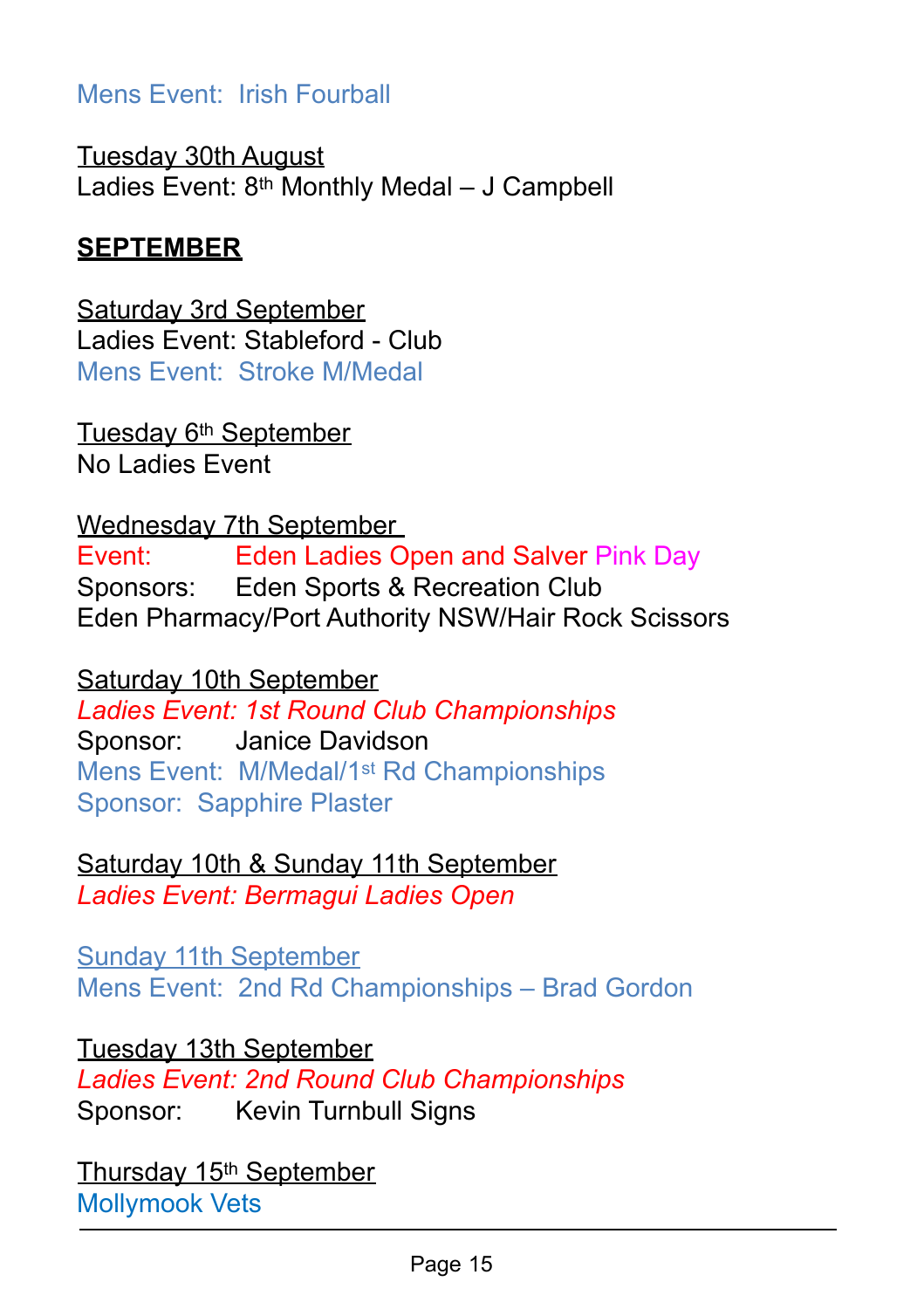#### Saturday 17th September

*Ladies Event: 3rd Round Club Championships* Sponsor: Aslings Court Mens Event: 3rd Rd Championships – J & J Chenhall

Sunday 18th September Mens Event: 4th & Final Rd Championships – M Sandling

Monday 19th September Bega Valley Seniors @ Bega (Men) *CORING OF GREENS*  Tuesday 20th September Ladies Event: Stableford - Club

Saturday 24th September Ladies Event: 8th Yearly Stableford - Chris Bolton Memorial Mens Event: Stableford

Tuesday 27<sup>th</sup> September Ladies Event: Stableford - Club

Friday 30th September FSC Vets @ Bega (Mixed)

#### **OCTOBER**

Saturday 1st October (Labour Day W/E) Ladies Event: Stableford (Yellow) - Club Mens Event: Stableford (White)

Tuesday 4th October

Ladies Event: Canadian Foursomes Sponsor: Southland Fish Supplies Pty Ltd

Saturday 8th October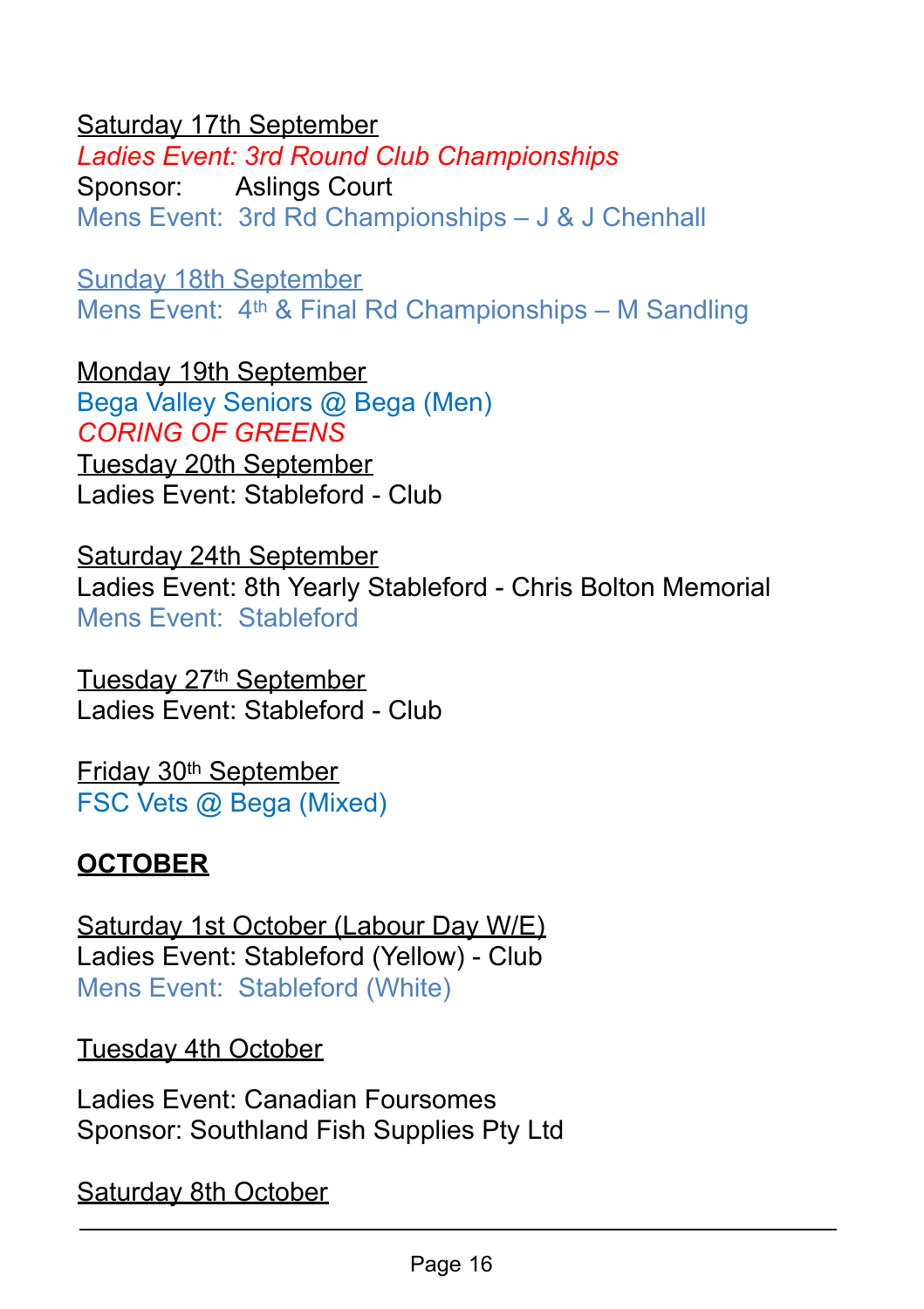Ladies Event: Stableford - Club

Mens Event: Stroke Monthly Medal Play-Off – Eden Pro Shop *Event: Delegate Open*

Tuesday 11th October Ladies Event: 9th Yearly Stableford – B Brown

Wednesday 12th October *Ladies Event: INTERCLUB: Bega vs Eden @ Bega* 

Friday 14th October *Ladies Event: Golf NSW District Medal Play-Off @ Narooma* 

Friday 14th - Sunday 16th October *Ladies Event: Catalina Open*

Saturday 15th October *Ladies Event: Foursomes Championships - 27 Holes*  Sponsor: EJ & WA Hansen Oysters Mens Event: 4BBB Championships

Monday 17<sup>th</sup> October Bega Valley Seniors @ Tathra (Men)

Tuesday 18th October Ladies Event: Stableford - Club

Saturday 22nd October Ladies Event: Stableford - Club Mens Event: Stableford Aggregate

Saturday 22<sup>nd</sup> and Sunday 23rd October *Ladies Event: Tura Beach Open*

Tuesday 25th October Event: Stableford - Club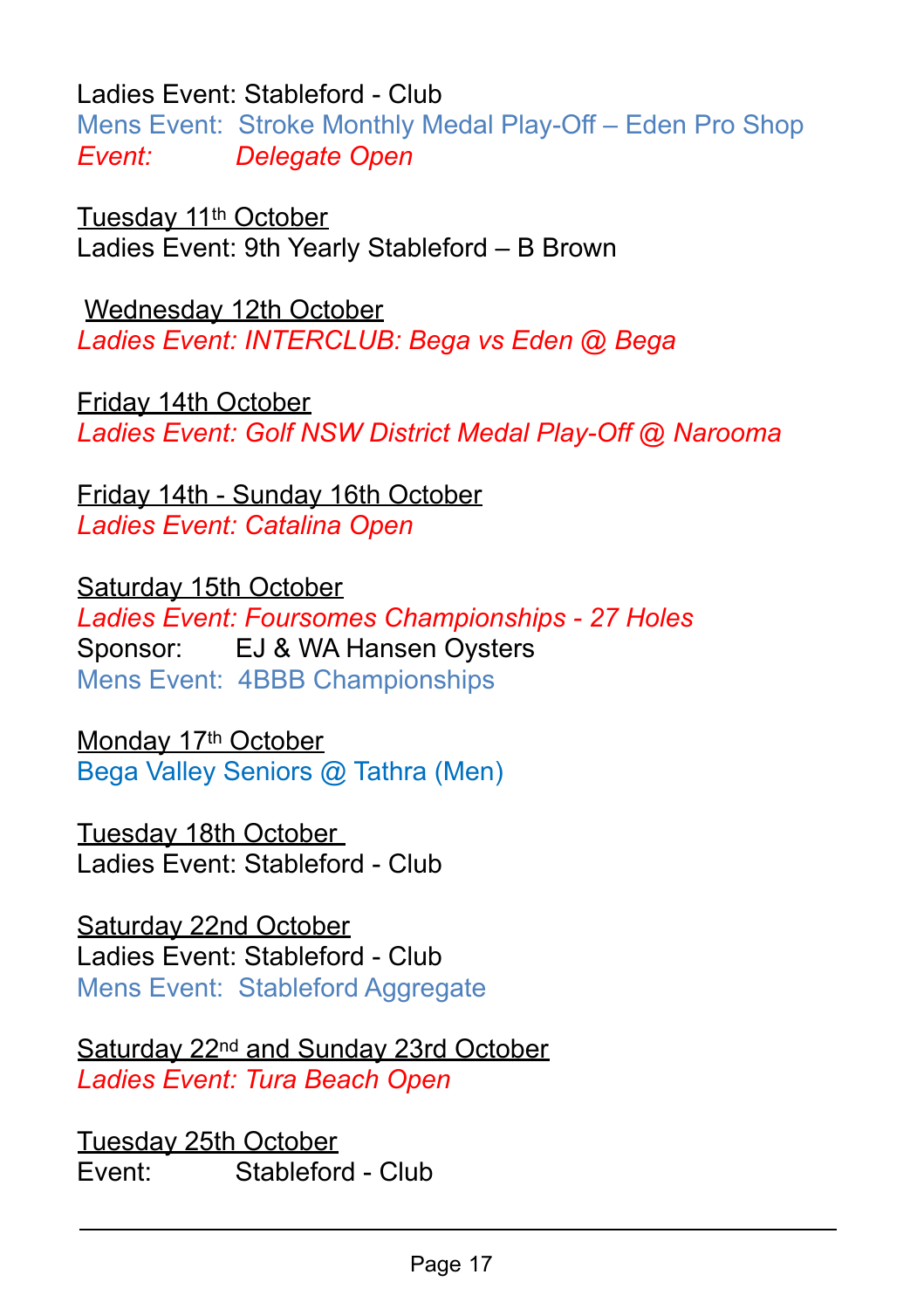Friday 28th October FSC Vets @ Bermagui (Mixed)

#### Saturday 29th October **POINTSCORE FINISHES** Ladies Event: Yearly Medal Play-Off – V Perriman

Mens Event: Stableford

#### Saturday 29th & Sunday 30th October

*Ladies Event: Coolamatong Open*  Mens Event: Tathra Open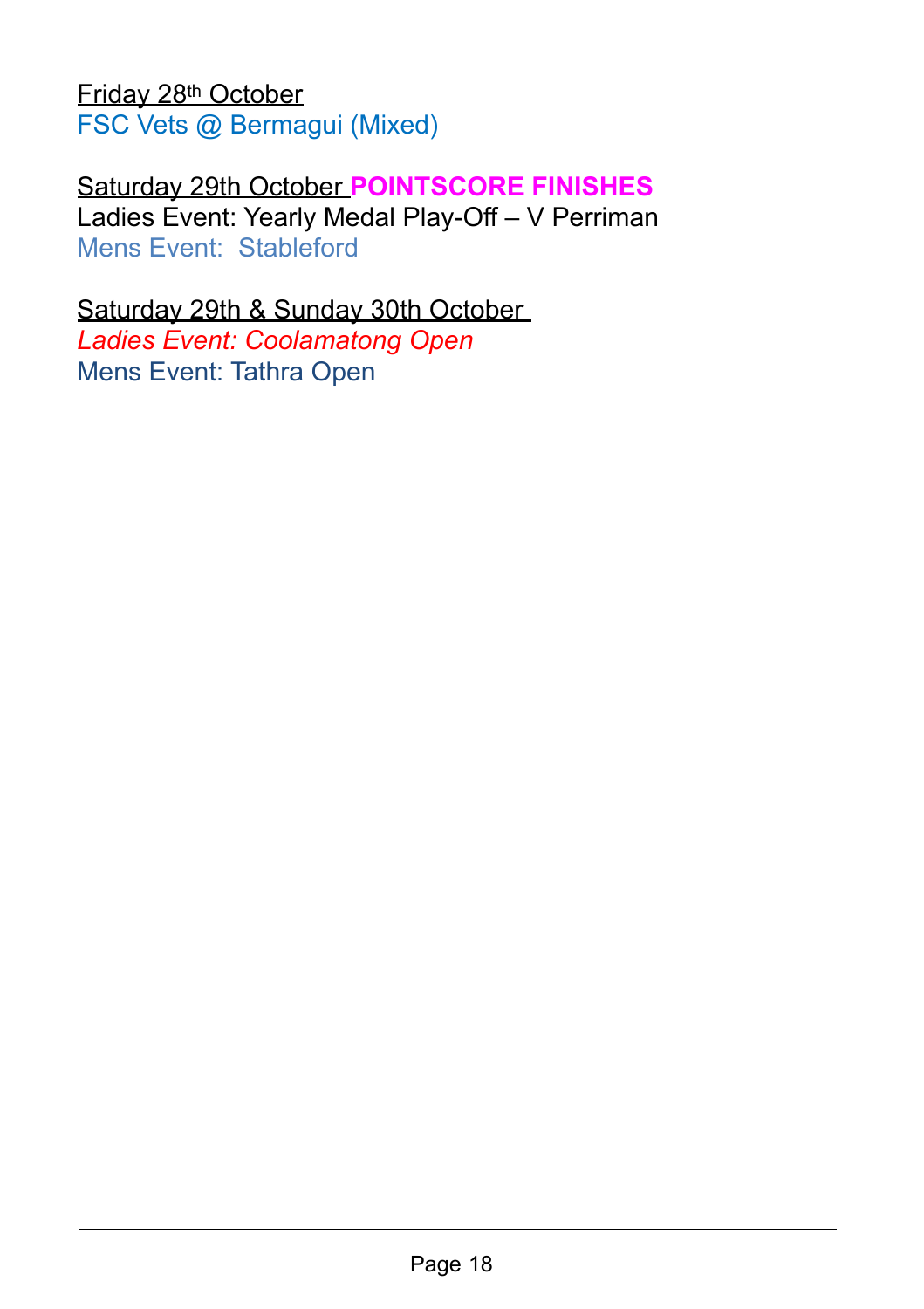#### **NOVEMBER**

Tuesday 1st November (Melbourne Cup) Ladies Event: Stableford - Club

Wednesday 2nd November City Week of Golf

Thursday 3rd – Sunday 6th November *Event: Mallacoota Open* 

Saturday 5th November Event: Par - Club Mens Event: Stableford

Tuesday 8th November Event: Stableford - Club

Saturday 12th & Sunday 13th November Mens Event: Men's Open/ M/Medal Sponsors: J Michelin & Son/Fraser Marine/Eden Tyrepower

Saturday 12th November Ladies Event: Stroke (Yellow PM) - Club

Tuesday 15th November Ladies Event: Stableford - Club

Saturday 19th November Mixed Event: Fourball Aggregate – J Fletcher

Monday 21st November Bega Valley Seniors @ Tura Beach (Men)

Tuesday 22nd November Ladies Event: Stableford - Club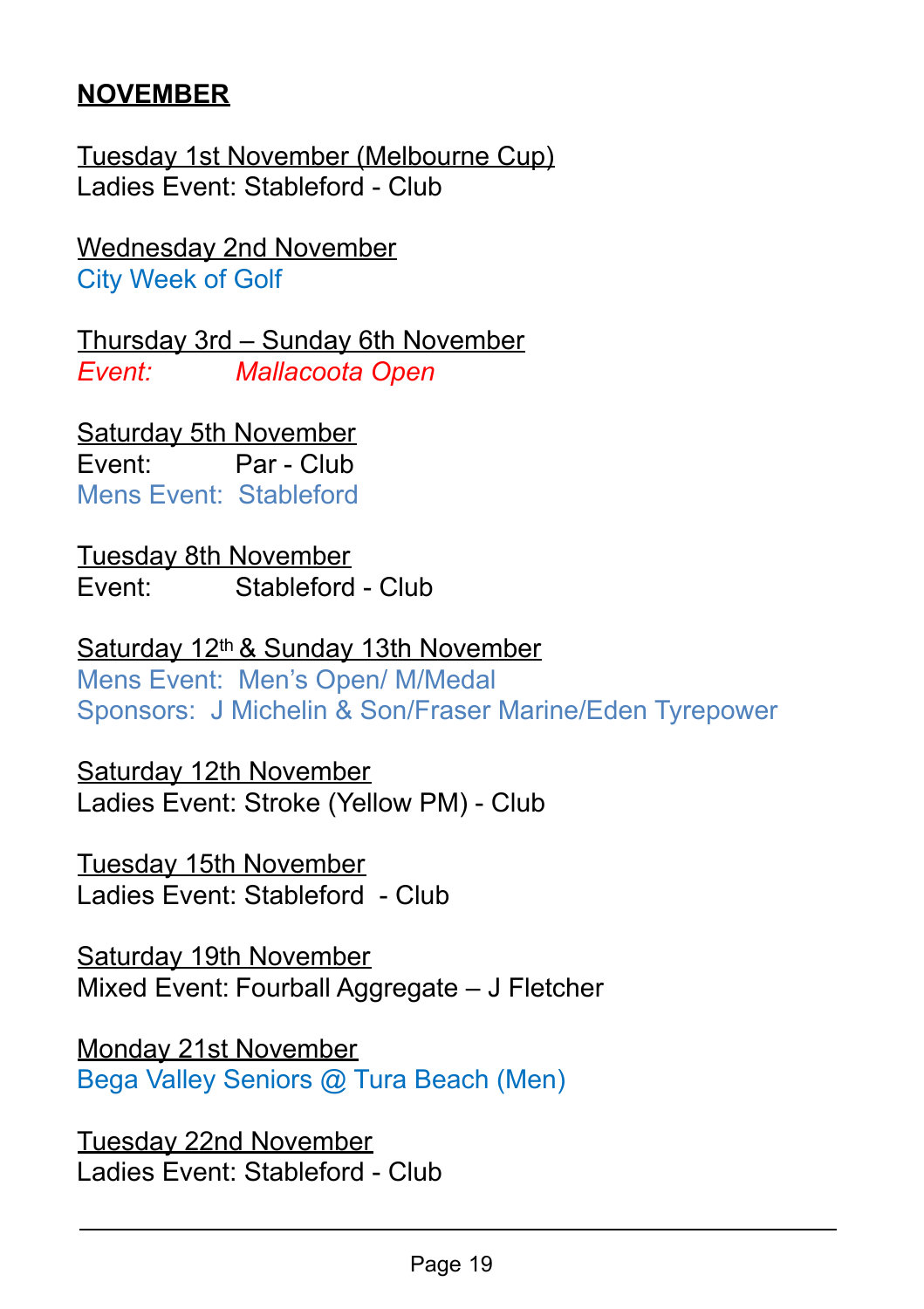Friday 25th November FSC Vets @ Tura Beach (Mixed)

Saturday 26th November Ladies Event: Stableford - Club Mens Event: Stableford

Tuesday 29th November Ladies Event: Stableford - Club

#### **DECEMBER**

Saturday 3rd December Event: Mixed Xmas Party - Club

Saturday 3rd & Sunday 4th November *Ladies Event: Narooma Seahorse Classic* 

Tuesday 6th December Ladies Event: Stableford - Club

Friday 9th December FSC Vets @ Bermagui (Mixed)

Saturday 10th December Ladies Event: Stableford - Club Mens Event: Stroke M/Medal – J & H Pickett

Tuesday 13th December – Tuesday 3rd January 2023 Stableford Medleys

Saturday 7th January 2023 Ladies Event: Stroke - Club Mens Event: Stroke M/Medal – M & J Davidson

Tuesday 10th – Tuesday 31st January 2023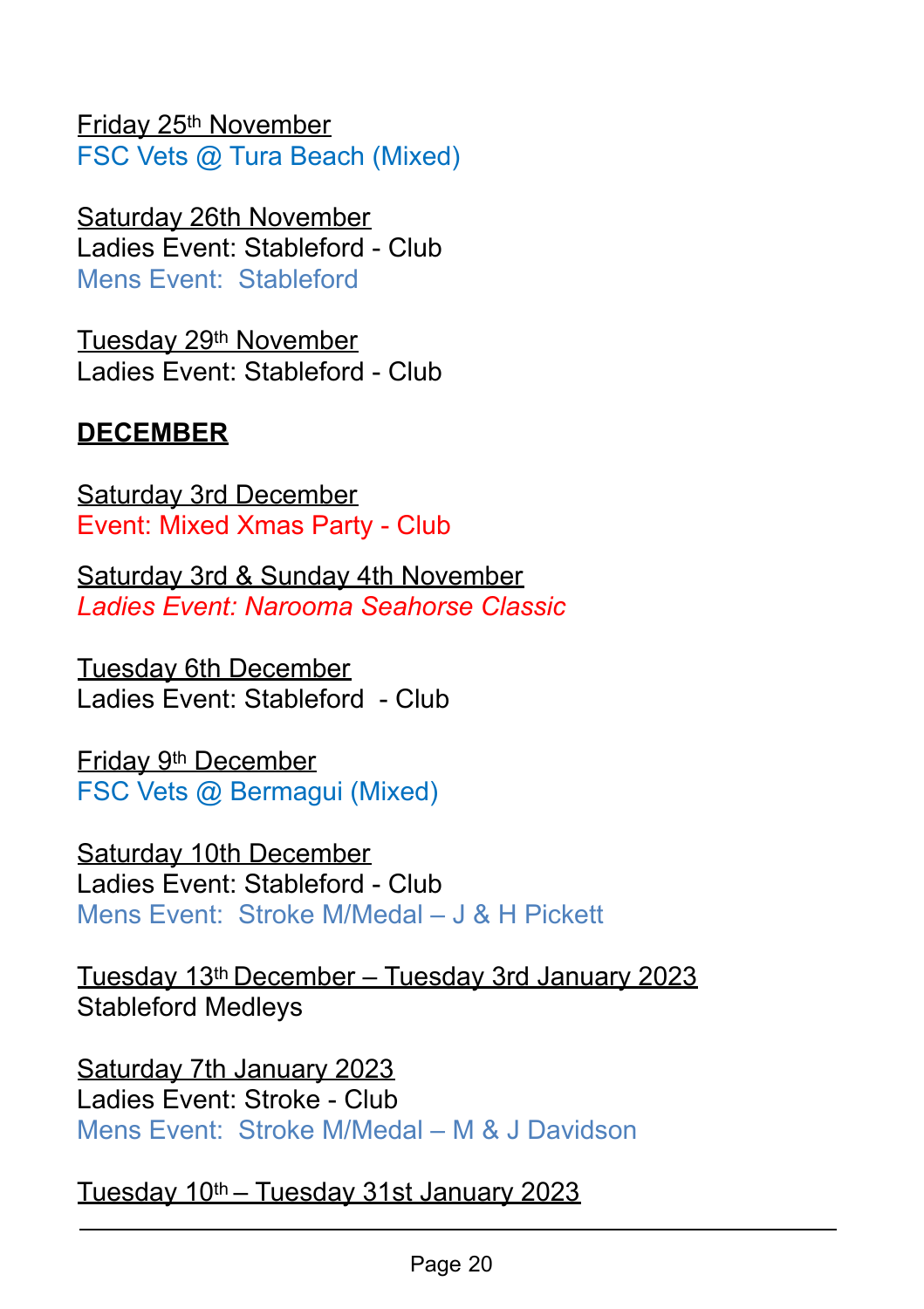#### **FOURSOMES COMPETITION**

Two players play as partners and use only one ball. The players play alternately from the tee and thereafter play alternately during the play of each hole. Scoring is as per stroke play and the total is subject to a deduction of half the aggregate handicap.

#### **MIXED FOURSOMES**

As per the above, except ladies play from the even numbered ladies tees.

#### **CANADIAN FOURSOMES**

Both players play tee shots at every hole and the best ball is chosen. Shots are played alternately with that ball until holed out. 3/8th aggregate handicap is used.

#### **AMERICAN FOURSOMES**

Both players play tee shots at every hole then play a second shot with their partner's ball. One ball is selected and alternate play continues as for foursomes with the owner of the ball playing the third shot. 3/8th aggregate handicap is used.

#### **AMBROSE COMPETITION**

A team event of 2,3 or 4 players. Each player plays a tee shot. The best or selected ball is marked. This ball may be played first as it lies or lifted or played in another position of play. Balls are to be placed through the green within one club length no nearer the hole and in the same condition of play i.e. not from rough to fairway. On the green balls are to be played within one putter head's length no nearer the hole of the selected ball. Once the ball is holed out that score is recorded.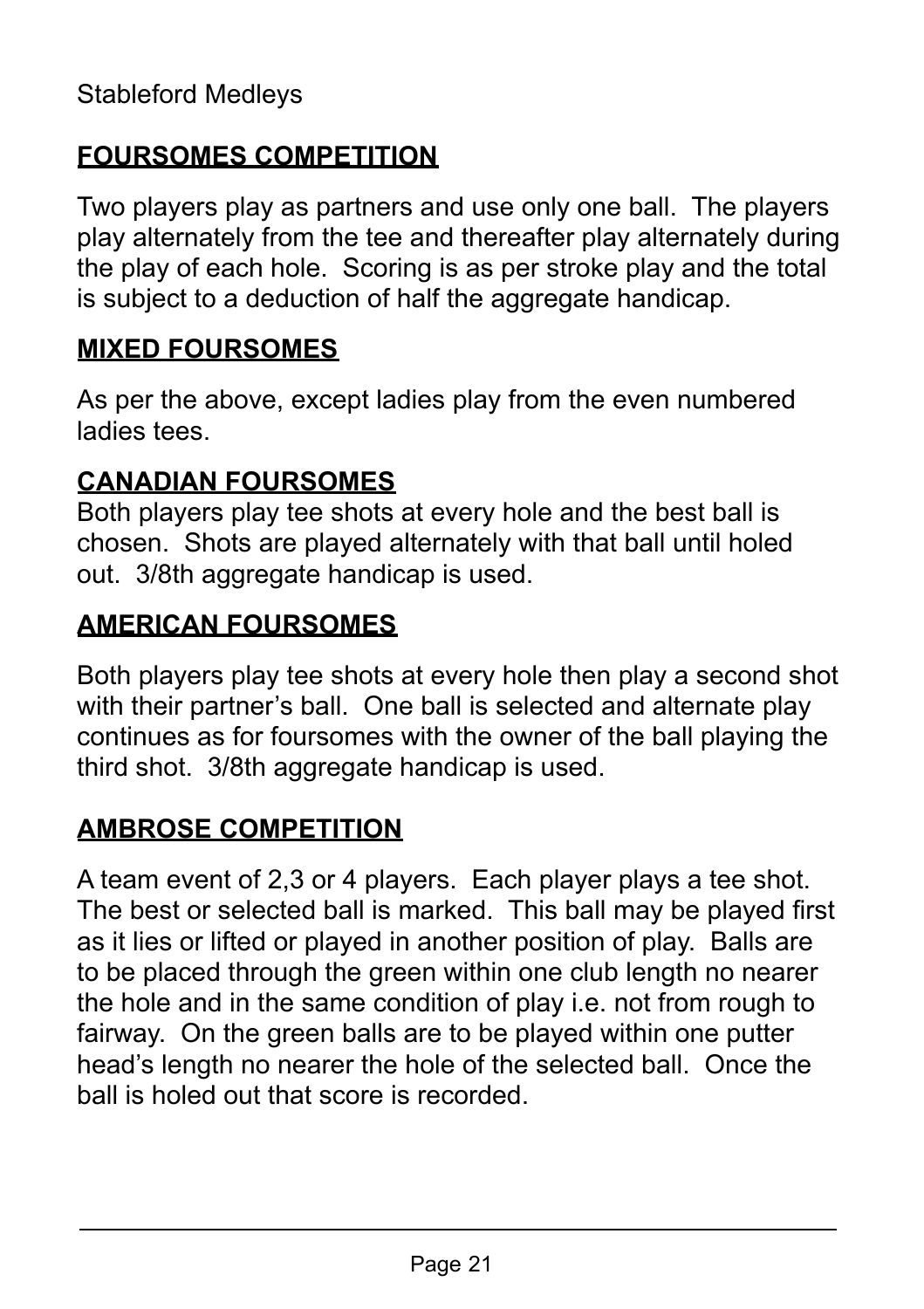#### **EDEN GOLF CLUB GOLF SHOP – COMP DETAILS**

- 
- 
- Thursday Medley Comp Stableford
- 
- Tuesday Pro Comp Medley (Stableford)
- Wednesday **-** Front nine (Stableford)
	-
- Friday **Friday** Back nine (Stableford)
- Phone the pro shop for dates, times and cost on 64961054

#### **EDEN LADY MEMBERS' CONTACT DETAILS**

| <b>MEMBER'S NAME</b>      | <b>PHONE NO.</b> |
|---------------------------|------------------|
| <b>Jude Bailey</b>        | 0416188020       |
| Cathi Bowd                | 0447554917       |
| <b>Betty Brown</b>        | 0418424799       |
| Ros Butt                  | 0408090819       |
| Julie Campbell            | 0432155164       |
| <b>Charlotte Cantrill</b> | 0438221066       |
| Janice Davidson           | 0449146118       |
| <b>Judy English</b>       | 0457499283       |
| <b>Wendy Farrell</b>      | 0491351694       |
| <b>Pat Fethers</b>        | 0409612885       |
| Ros Haenig                | 0428961767       |
| Erica Hansen              | 0428961332       |
| Sandy Huff                | 0429419087       |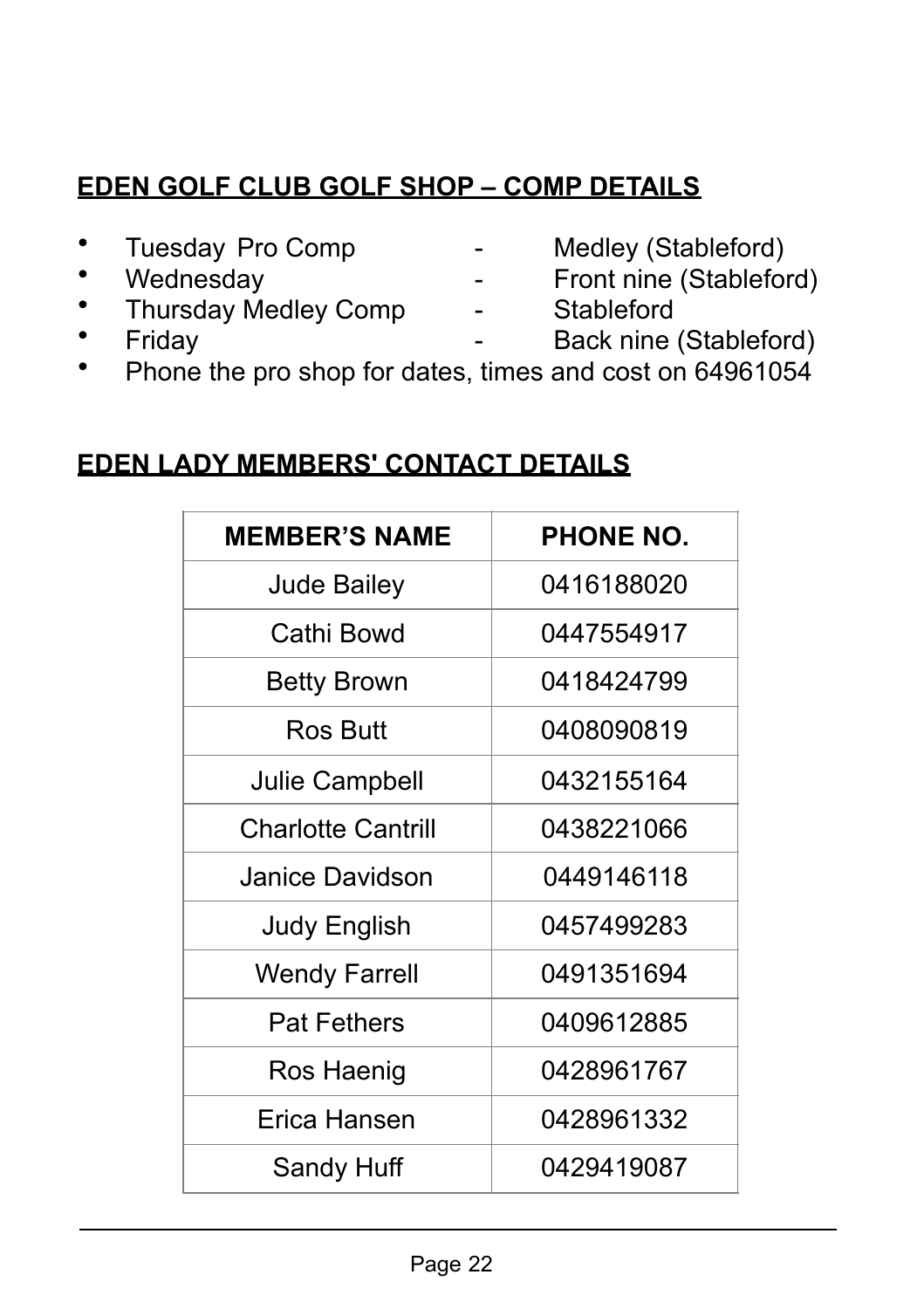| <b>MEMBER'S NAME</b>     | <b>PHONE NO.</b> |
|--------------------------|------------------|
| Nicky Jarvis             | 0427196928       |
| Sue Kelly                | 0437629043       |
| Cathy Munday             | 0455786973       |
| <b>Shiralee Nicholls</b> | 0466987440       |
| Jacquie Olszewski        | 0418321522       |
| <b>Vonnie Perriman</b>   | 0432305590       |
| Maree Rankin             | 0400482369       |
| Orania Russell           | 0447964781       |
| <b>Hazel Saunders</b>    | 0488558608       |
| Vicki Sims               | 0419617060       |
| Pam Takanen              | 0411361531       |
| Pam Taylor               | 0400437324       |
| Yvonne Van der Merwe     | 0427355693       |
| <b>Robin Ventry</b>      | 0408586250       |
| Laura Walker             | (03) 51586294    |
| Anne Wilcox              | 0264963585       |

## **FSC&TGA AFFILIATED CLUBS**

| 64923465 |
|----------|
| 64934657 |
| 64583306 |
| 44724386 |
| 64563321 |
| 64522343 |
| 64588169 |
|          |